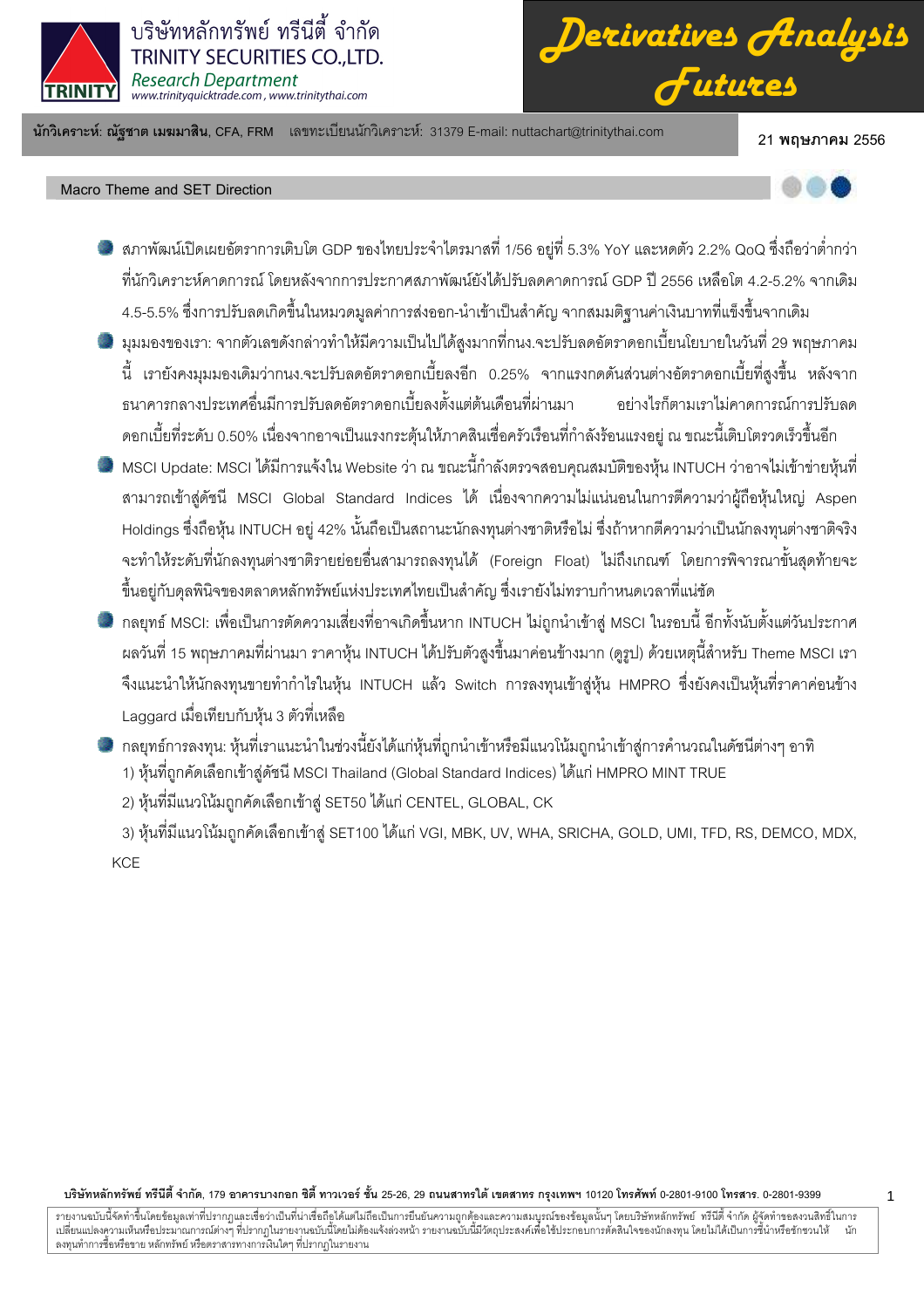

บริษัทหลักทรัพย์ ทรีนีตี้ จำกัด TRINITY SECURITIES CO., LTD. Research Department



# การปรับตัวของราคาหุ้นที่ถูกนำเข้า MSCI Global Standard Indices รอบล่าสุดนับตั้งแต่วันประกาศผล



Source: Trinity Research

|        | สรุปตลาด SET50 Index Futures |                          |         |              |                              |        |               |                                |  |  |  |  |  |
|--------|------------------------------|--------------------------|---------|--------------|------------------------------|--------|---------------|--------------------------------|--|--|--|--|--|
|        |                              | <b>Price</b>             |         |              | <b>Settlement Price</b>      |        | <b>Volume</b> | <b>Open</b><br><b>Interest</b> |  |  |  |  |  |
|        | Open                         | <b>High</b>              | Low     | <b>Prior</b> | Last                         | Change |               |                                |  |  |  |  |  |
| S50K13 | 1.088.9                      | 1.095.0                  | 1.086.7 | 1.081.7      | 1.094.5                      | 12.6   | 204           | 211                            |  |  |  |  |  |
| S50M13 | 1.092.0                      | 1.099.2                  | 1.089.3 | 1,085.3      | 1.098.1                      | 12.6   | 12.502        | 35,321                         |  |  |  |  |  |
| S50N13 | $\overline{\phantom{a}}$     | $\overline{\phantom{0}}$ |         | 1,081.5      | $\qquad \qquad \blacksquare$ | 12.6   | 0             | 0                              |  |  |  |  |  |
| S50U13 | 1.087.2                      | 1.095.0                  | 1.086.0 | 1,082.4      | 1.094.7                      | 12.1   | 785           | 3,223                          |  |  |  |  |  |
| S50Z13 | 1,082.0                      | 1,092.1                  | 1,082.0 | 1,081.0      | 1,092.0                      | 11.0   | 115           | 466                            |  |  |  |  |  |
| S50H14 | 1,087.0                      | 1,088.0                  | 1,087.0 | 1,081.5      | 1,088.0                      | 7.5    | 2             | 66                             |  |  |  |  |  |

# สรุปตลาด Currency Futures

|                    |                | <b>Price</b>             |                          |              | <b>Settlement Price</b> | <b>Volume</b> | <b>Open</b><br><b>Interest</b> |       |
|--------------------|----------------|--------------------------|--------------------------|--------------|-------------------------|---------------|--------------------------------|-------|
|                    | <b>Open</b>    | <b>High</b>              | Low                      | <b>Prior</b> | Last                    | <b>Change</b> |                                |       |
| USDK <sub>13</sub> | 29.9           | 29.9                     | 29.8                     | 29.8         | 29.8                    | 0.02          | 104                            | 1.077 |
| USDM13             | 29.9           | 30.0                     | 29.9                     | 29.9         | 29.9                    | 0.04          | 195                            | 9,050 |
| USDN <sub>13</sub> | $\blacksquare$ | $\overline{\phantom{0}}$ | $\overline{\phantom{a}}$ | 30.0         | $\,$                    | $-0.03$       | 0                              | 158   |
| USDU <sub>13</sub> | 30.0           | 30.0                     | 30.0                     | 30.0         | 30.0                    | 0.04          | 110                            | 3,086 |

# ี สรปยอดขี้อขายสุทธิ Futures ตามประเภทนักลงทุน (สัญญา)

|                             |       | <b>Foreign</b> |            |        | <b>Institution</b> |            | Local  |              |            |  |
|-----------------------------|-------|----------------|------------|--------|--------------------|------------|--------|--------------|------------|--|
|                             | Long  | <b>Short</b>   | <b>Net</b> | Long   | <b>Short</b>       | <b>Net</b> | Long   | <b>Short</b> | <b>Net</b> |  |
| <b>SET50 Index Futures</b>  | 1.967 | 1.158          | 809        | 3.798  | 3.736              | 62         | 7.843  | 8.714        | $-871$     |  |
| <b>Energy Futures</b>       | 11    | 33             | $-22$      | 6      |                    | 6          | 154    | 138          | 16         |  |
| <b>Metal Futures</b>        | 999.  | 1.849          | 150        | 10.062 | 11.059             | $-997$     | 6.188  | 5.341        | 847        |  |
| <b>Single Stock Futures</b> | 852   | 413            | 439        | 3.985  | 16.472             | $-12.487$  | 28.221 | 16.173       | 12,048     |  |
| <b>Currency Futures</b>     |       | 0              | 0          | 112    |                    | 112        | 297    | 409          | $-112$     |  |

### บริษัทหลักทรัพย์ ทรีนีตี้ จำกัด, 179 อาคารบางกอก ซิตี้ ทาวเวอร์ ชั้น 25-26, 29 ถนนสาทรใต้ เตตสาห กรุงเทพฯ 10120 โทรศัพท์ 0-2801-9100 โทรสาร. 0-2801-9399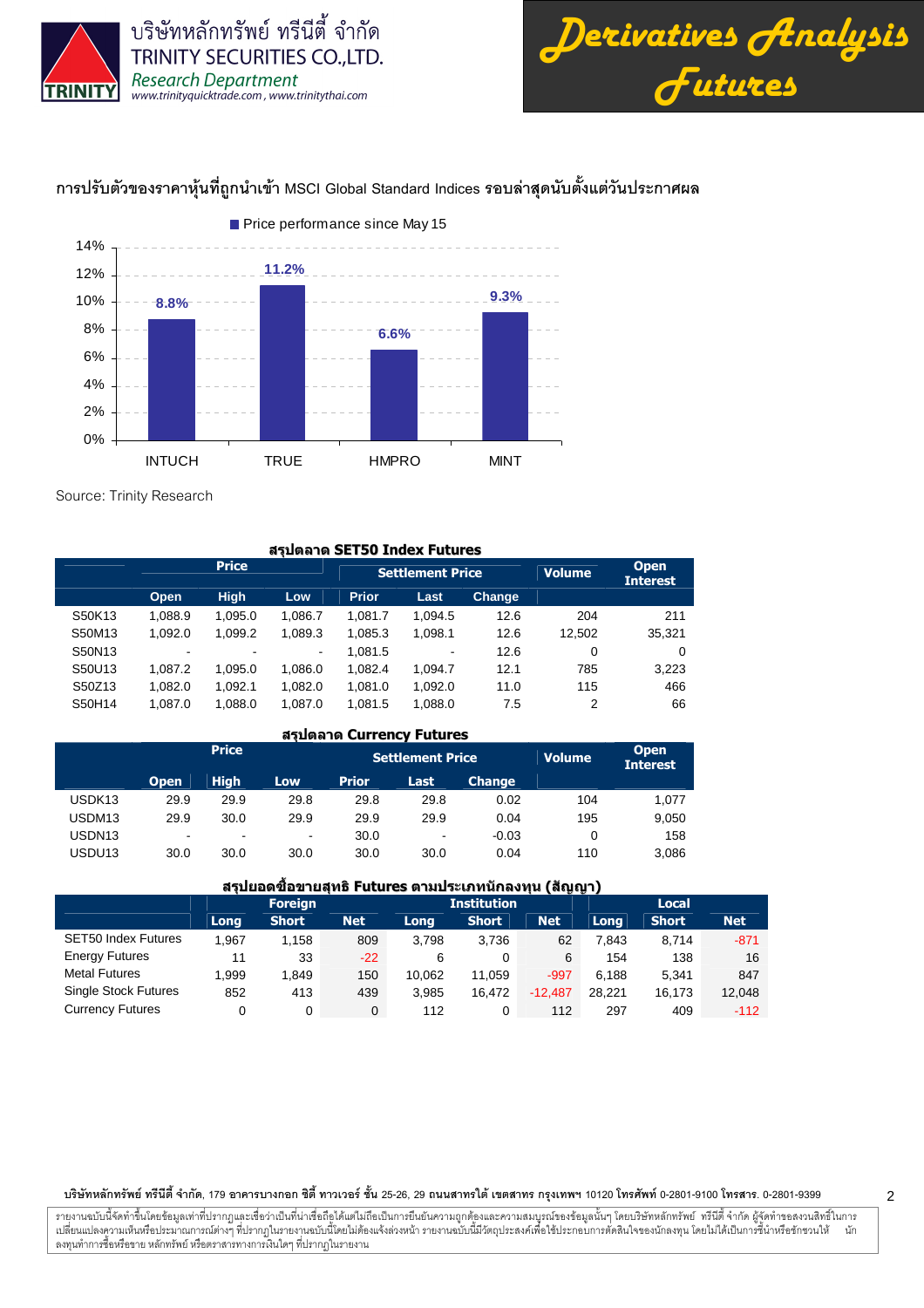

บริษัทหลักทรัพย์ ทรีนีตี้ จำกัด TRINITY SECURITIES CO., LTD. **Research Department** www.trinityquicktrade.com, www.trinitythai.com

*Derivatives Analysis Futures*

# สรุปตลาด Futures Gold & Silver & Oil Futures

|                                |             | <b>Price</b> |                          |              | <b>Settlement Price</b> | <b>Volume</b> | <b>Open</b><br><b>Interest</b> |
|--------------------------------|-------------|--------------|--------------------------|--------------|-------------------------|---------------|--------------------------------|
|                                | <b>High</b> | Low          | <b>Close</b>             | <b>Prior</b> | Change                  |               |                                |
| <b>Future Bt50</b>             |             |              |                          |              |                         |               |                                |
| GFM <sub>13</sub>              | 19,630      | 19,110       | 19,190                   | 19,610       | $-420$                  | 3,394         | 3,396                          |
| GFQ13                          | 19,710      | 19,180       | 19,260                   | 19,680       | $-420$                  | 563           | 2,266                          |
| GFV <sub>13</sub>              | 19,750      | 19,250       | 19,330                   | 19,750       | $-420$                  | 816           | 700                            |
| <b>Future Bt10</b>             |             |              |                          |              |                         |               |                                |
| GF10M13                        | 19,640      | 19,110       | 19,180                   | 19,610       | $-420$                  | 9,763         | 6,459                          |
| GF10Q13                        | 19,720      | 19,180       | 19,260                   | 19,680       | $-420$                  | 2,499         | 3,546                          |
| GF10V13                        | 19,790      | 19,250       | 19,340                   | 19,760       | $-420$                  | 1,214         | 1,178                          |
| SVM <sub>13</sub>              |             |              |                          | 677          |                         | $\Omega$      | 20                             |
| SVQ <sub>13</sub>              |             | ۰            | $\overline{\phantom{a}}$ | 685          |                         | 0             | 5                              |
| <b>SVV13</b>                   |             |              | $\overline{\phantom{a}}$ | 711          |                         | 0             | 0                              |
| <b>Brent Crude Oil Futures</b> |             |              |                          |              |                         |               |                                |
| BRM <sub>13</sub>              | 3,141       | 3,113        | 3.115                    | 3,120        | -5                      | 130           | 227                            |
| BRN <sub>13</sub>              | 3,143       | 3,112        | 3,124                    | 3,118        | $-1$                    | 41            | 60                             |
| BRQ13                          |             |              |                          | 3,132        | -5                      | 0             | 1                              |

#### **SET50**

**Gold**

**Brent**

|        | <b>Expiration</b> | Days to  | <b>Rf</b> | FV of periodic Current Fair future |         |        | <b>Current</b> | <b>Premium / Discount</b> | premium / | <b>Premium / Discount</b> '        |
|--------|-------------------|----------|-----------|------------------------------------|---------|--------|----------------|---------------------------|-----------|------------------------------------|
|        | date              | maturity |           | dividend                           | spot    | price  | future price   | from fair price (pts)     |           | discount (%) from spot price (pts) |
| S50K13 | 30-May-13         |          | 2.71%     | 2.2                                | 1092.27 | 1090.8 | 1094.3         | 3.5                       | 0.3       | 2.0                                |
| S50M13 | 27-Jun-13         | 37       | 2.71%     | 6.7                                | 1092.27 | 1088.6 | 1097.9         | 9.3                       | 0.9       | 5.6                                |
| S50U13 | 27-Sep-13         | 129      | 2.71%     | 15.0                               | 1092.27 | 1087.7 | 1094.5         | 6.8                       | 0.6       | 2.2                                |
| S50Z13 | 30-Dec-13         | 223      | 2.71%     | 17.0                               | 1092.27 | 1093.6 | 1092           | $-1.6$                    | $-0.1$    | $-0.3$                             |

| $rac{1}{2}$       |                   |         |                     |       |           |                            |                |                           |              |
|-------------------|-------------------|---------|---------------------|-------|-----------|----------------------------|----------------|---------------------------|--------------|
|                   | <b>Expiration</b> | Days to | <b>Current</b>      | Rf    |           | <b>Current</b> Fair future | <b>Current</b> | <b>Premium / Discount</b> | premium /    |
|                   | date              |         | maturity spot (USD) |       | <b>FX</b> | price                      | future price   | from fair price (Bt)      | discount (%) |
| GFM <sub>13</sub> | 27-Jun-13         | 37      | .386.8              | 2.74% | 29.792    | 19.693                     | 19.330         | $-363$                    | $-1.8%$      |
| GFQ13             | 29-Aug-13         | 100     | .386.8              | 2.76% | 29.792    | 19.788                     | 19.420         | $-368$                    | $-1.9%$      |
| GFV <sub>13</sub> | 29-Oct-13         | 161     | .386.8              | 2.77% | 29.792    | 19.880                     | 19.490         | $-390$                    | $-2.0%$      |
|                   |                   |         |                     |       |           |                            |                |                           |              |

| <b>Silver</b>     |                   |         |                     |       |           |                            |                |                           |              |
|-------------------|-------------------|---------|---------------------|-------|-----------|----------------------------|----------------|---------------------------|--------------|
|                   | <b>Expiration</b> | Days to | <b>Current</b>      | Rf    |           | <b>Current Fair future</b> | <b>Current</b> | <b>Premium / Discount</b> | premium /    |
|                   | date              |         | maturity spot (USD) |       | <b>FX</b> | price                      | future price   | from fair price (Bt)      | discount (%) |
| SVM <sub>13</sub> | 27-Jun-13         | 37      | 26.1                | 2.74% | 29.792    | 780                        | 655            | $-125$                    | $-16.0\%$    |
| SVQ <sub>13</sub> | 29-Aug-13         | 100     | 26.1                | 2.76% | 29.792    | 783                        | 704            | $-79$                     | $-10.1%$     |
| SVV <sub>13</sub> | 29-Oct-13         | 161     | 26.1                | 2.77% | 29.792    | 787                        | 720            | $-67$                     | $-8.5%$      |

|                   | <b>Expiration</b><br>date | Days to | <b>Current</b><br>maturity spot (USD) | Rf    | <b>FX</b> | <b>Current Fair future</b><br>price | <b>Current</b><br>future price | <b>Premium / Discount</b><br>from fair price (Bt) | premium /<br>discount (%) |
|-------------------|---------------------------|---------|---------------------------------------|-------|-----------|-------------------------------------|--------------------------------|---------------------------------------------------|---------------------------|
| BRM <sub>13</sub> | 14-Jun-13                 | 24      | 104.8                                 | 2.74% | 29.792    | 3.128                               | 3.138                          | 10                                                | 0.3%                      |
| BRN <sub>13</sub> | 15-Jul-13                 | 55      | 104.8                                 | 2.74% | 29.792    | 3.135                               | 3.143                          |                                                   | 0.3%                      |
| BRQ13             | 15-Aug-13                 | 86      | 104.8                                 | 2.76% | 29.792    | 3.143                               |                                | $-3.143$                                          | $-100.0%$                 |

| <u>USD</u>         |                   |          |                   |              |       |                    |                |                           |              |
|--------------------|-------------------|----------|-------------------|--------------|-------|--------------------|----------------|---------------------------|--------------|
|                    | <b>Expiration</b> | Days to  | <b>Current FX</b> | <b>TH1YY</b> | US1YY | <b>Fair future</b> | <b>Current</b> | <b>Premium / Discount</b> | premium /    |
|                    | date              | maturity |                   |              |       | price              | future price   | from fair price (Bt)      | discount (%) |
| USDK <sub>13</sub> | 30-May-13         |          | 29.792            | 2.74%        | 0.04% | 29.81              | 29.24          | $-0.57$                   | $-1.9%$      |
| USDM13             | 30-Jun-13         | 40       | 29.792            | 2.74%        | 0.04% | 29.88              | 29.84          | $-0.04$                   | $-0.1%$      |
| USDM <sub>13</sub> | 31-Jul-13         |          | 29.792            | 2.76%        | 0.07% | 29.95              | 29.89          | $-0.06$                   | $-0.2%$      |

\* In computing fair future price of oil, gold, and silver we disregard storage cost & convenience yield for simplicity reason

### บริษัทหลักทรัพย์ ทรีนีตี้ จำกัด, 179 อาคารบางกอก ซิตี้ ทาวเวอร์ ชั้น 25-26, 29 ถนนสาทรใต้ เตตสาห กรุงเทพฯ 10120 โทรศัพท์ 0-2801-9100 โทรสาร. 0-2801-9399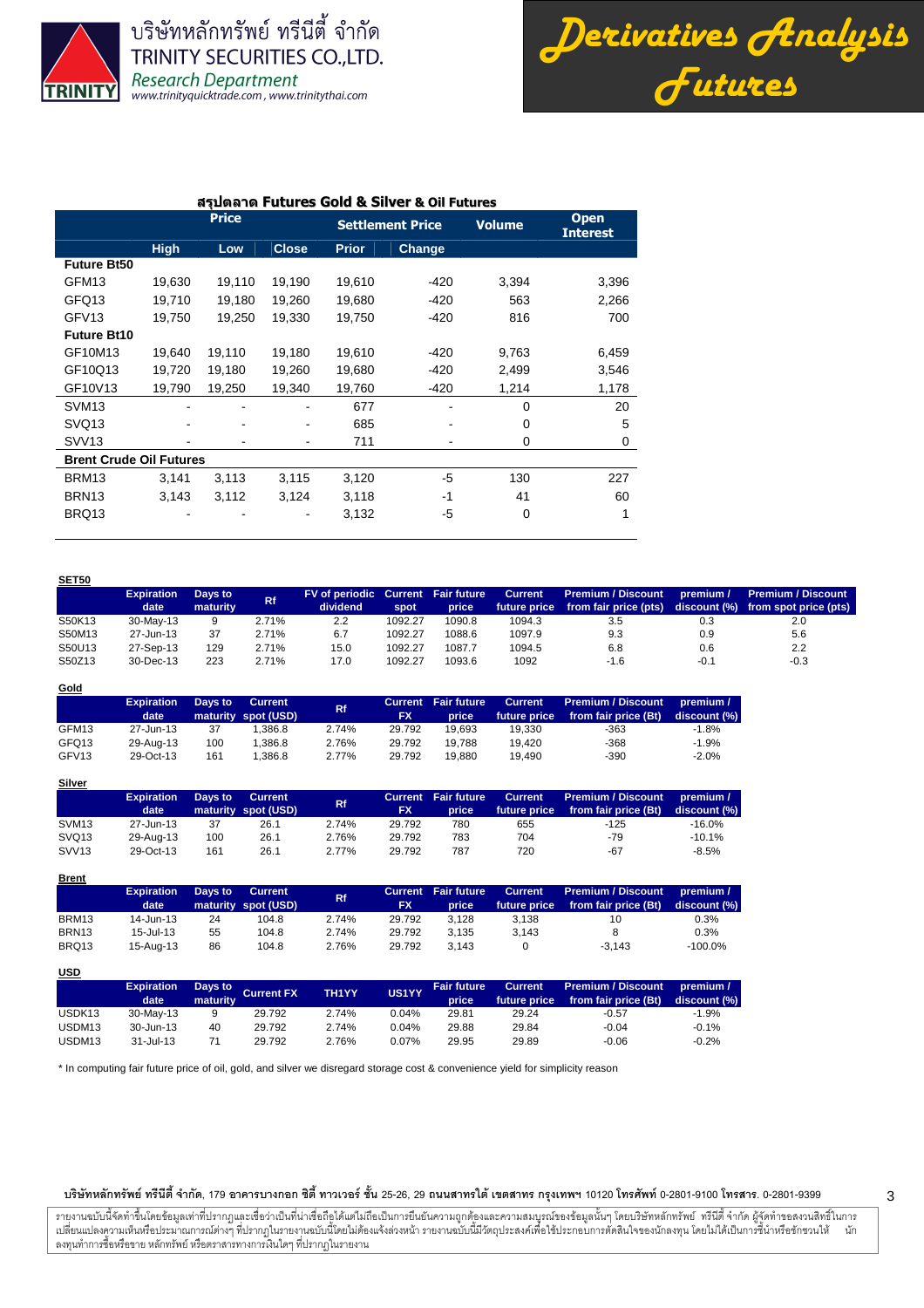

บริษัทหลักทรัพย์ ทรีนีตี้ จำกัด TRINITY SECURITIES CO., LTD. Research Department<br>www.trinityquicktrade.com, www.trinitythai.com



# **Fair gold spot price**

|                |       | Gold spot (USD/oz) |        |        |        |        |        |        |        |        |        |        |  |  |
|----------------|-------|--------------------|--------|--------|--------|--------|--------|--------|--------|--------|--------|--------|--|--|
|                |       | 1,334              | 1,344  | 1,354  | 1,364  | 1,374  | 1,384  | 1,394  | 1,404  | 1,414  | 1,424  | 1,434  |  |  |
|                | 29.54 | 18,732             | 18,171 | 17.749 | 17,469 | 17,328 | 17.328 | 17.469 | 17.749 | 18.171 | 18.732 | 19,434 |  |  |
|                | 29.59 | 18.606             | 18.048 | 17,629 | 17,350 | 17,211 | 17.211 | 17,350 | 17.629 | 18.048 | 18,606 | 19,303 |  |  |
|                | 29.64 | 18.510             | 17,955 | 17,539 | 17,262 | 17,123 | 17.123 | 17,262 | 17,539 | 17,955 | 18.510 | 19,204 |  |  |
|                | 29.69 | 18.447             | 17.894 | 17.479 | 17,203 | 17,064 | 17.064 | 17.203 | 17.479 | 17.894 | 18.447 | 19,138 |  |  |
|                | 29.74 | 18,415             | 17,863 | 17,449 | 17,173 | 17,035 | 17,035 | 17,173 | 17,449 | 17,863 | 18,415 | 19,105 |  |  |
| <b>THB/USD</b> | 29.79 | 18.415             | 17.863 | 17.449 | 17.173 | 17.035 | 17.035 | 17.173 | 17.449 | 17.863 | 18.415 | 19,105 |  |  |
|                | 29.84 | 18,447             | 17,894 | 17,479 | 17,203 | 17,064 | 17,064 | 17,203 | 17,479 | 17,894 | 18,447 | 19,138 |  |  |
|                | 29.89 | 18.510             | 17.955 | 17,539 | 17,262 | 17,123 | 17.123 | 17,262 | 17,539 | 17,955 | 18,510 | 19,204 |  |  |
|                | 29.94 | 18.606             | 18.048 | 17,629 | 17,350 | 17,211 | 17.211 | 17.350 | 17.629 | 18,048 | 18,606 | 19,303 |  |  |
|                | 29.99 | 18.732             | 18.171 | 17.749 | 17,469 | 17,328 | 17.328 | 17,469 | 17.749 | 18,171 | 18.732 | 19,434 |  |  |
|                | 30.04 | 18,891             | 18,325 | 17,900 | 17,617 | 17,475 | 17,475 | 17,617 | 17,900 | 18,325 | 18,891 | 19,599 |  |  |
|                |       |                    |        |        |        |        |        |        |        |        |        |        |  |  |

### **Fair silver spot price**

|                |       | Silver spot (USD/oz) |      |      |      |      |      |      |      |      |      |      |  |  |
|----------------|-------|----------------------|------|------|------|------|------|------|------|------|------|------|--|--|
|                |       | 23.6                 | 24.1 | 24.6 | 25.1 | 25.6 | 26.1 | 26.6 | 27.1 | 27.6 | 28.1 | 28.6 |  |  |
|                | 29.54 | 697                  | 638  | 594  | 564  | 549  | 549  | 564  | 594  | 638  | 697  | 771  |  |  |
|                | 29.59 | 698                  | 639  | 595  | 565  | 550  | 550  | 565  | 595  | 639  | 698  | 772  |  |  |
|                | 29.64 | 700                  | 640  | 596  | 566  | 551  | 551  | 566  | 596  | 640  | 700  | 774  |  |  |
|                | 29.69 | 701                  | 641  | 597  | 567  | 552  | 552  | 567  | 597  | 641  | 701  | 775  |  |  |
|                | 29.74 | 702                  | 642  | 598  | 568  | 553  | 553  | 568  | 598  | 642  | 702  | 776  |  |  |
| <b>THB/USD</b> | 29.79 | 703                  | 643  | 599  | 569  | 554  | 554  | 569  | 599  | 643  | 703  | 778  |  |  |
|                | 29.84 | 704                  | 645  | 600  | 570  | 555  | 555  | 570  | 600  | 645  | 704  | 779  |  |  |
|                | 29.89 | 705                  | 646  | 601  | 571  | 556  | 556  | 571  | 601  | 646  | 705  | 780  |  |  |
|                | 29.94 | 707                  | 647  | 602  | 572  | 557  | 557  | 572  | 602  | 647  | 707  | 781  |  |  |
|                | 29.99 | 708                  | 648  | 603  | 573  | 558  | 558  | 573  | 603  | 648  | 708  | 783  |  |  |
|                | 30.04 | 709                  | 649  | 604  | 574  | 559  | 559  | 574  | 604  | 649  | 709  | 784  |  |  |
|                |       |                      |      |      |      |      |      |      |      |      |      |      |  |  |

## **Fair Brent spot price**

|                |       | <b>Brent spot (USD/bbl)</b> |       |       |       |       |       |       |       |       |       |       |  |
|----------------|-------|-----------------------------|-------|-------|-------|-------|-------|-------|-------|-------|-------|-------|--|
|                |       | 95                          | 97    | 99    | 101   | 103   | 105   | 107   | 109   | 111   | 113   | 115   |  |
|                | 29.54 | 2,800                       | 2,564 | 2,387 | 2,269 | 2,210 | 2.210 | 2,269 | 2,387 | 2,564 | 2,800 | 3,096 |  |
|                | 29.59 | 2,805                       | 2,568 | 2,391 | 2,273 | 2,213 | 2,213 | 2,273 | 2,391 | 2,568 | 2,805 | 3,101 |  |
|                | 29.64 | 2.810                       | 2,573 | 2,395 | 2,276 | 2,217 | 2.217 | 2,276 | 2,395 | 2,573 | 2,810 | 3,106 |  |
|                | 29.69 | 2.815                       | 2,577 | 2,399 | 2,280 | 2,221 | 2,221 | 2,280 | 2,399 | 2,577 | 2,815 | 3,112 |  |
|                | 29.74 | 2,819                       | 2,581 | 2,403 | 2,284 | 2,225 | 2,225 | 2,284 | 2,403 | 2,581 | 2,819 | 3,117 |  |
| <b>THB/USD</b> | 29.79 | 2.824                       | 2,586 | 2,407 | 2,288 | 2,228 | 2,228 | 2.288 | 2,407 | 2,586 | 2,824 | 3,122 |  |
|                | 29.84 | 2,829                       | 2,590 | 2,411 | 2,292 | 2,232 | 2,232 | 2,292 | 2,411 | 2,590 | 2,829 | 3,127 |  |
|                | 29.89 | 2,834                       | 2,594 | 2,415 | 2,296 | 2,236 | 2,236 | 2,296 | 2,415 | 2,594 | 2,834 | 3,132 |  |
|                | 29.94 | 2,838                       | 2,599 | 2.419 | 2,299 | 2,240 | 2,240 | 2,299 | 2.419 | 2,599 | 2,838 | 3,138 |  |
|                | 29.99 | 2,843                       | 2,603 | 2,423 | 2,303 | 2,243 | 2,243 | 2,303 | 2,423 | 2,603 | 2,843 | 3,143 |  |
|                | 30.04 | 2,848                       | 2,607 | 2,427 | 2,307 | 2,247 | 2,247 | 2,307 | 2,427 | 2,607 | 2,848 | 3,148 |  |
|                |       |                             |       |       |       |       |       |       |       |       |       |       |  |

### บริษัทหลักทรัพย์ ทรีนีตี้ จำกัด, 179 อาคารบางกอก ซิตี้ ทาวเวอร์ ชั้น 25-26, 29 ถนนสาทรใต้ เตตสาห กรุงเทพฯ 10120 โทรศัพท์ 0-2801-9100 โทรสาร. 0-2801-9399